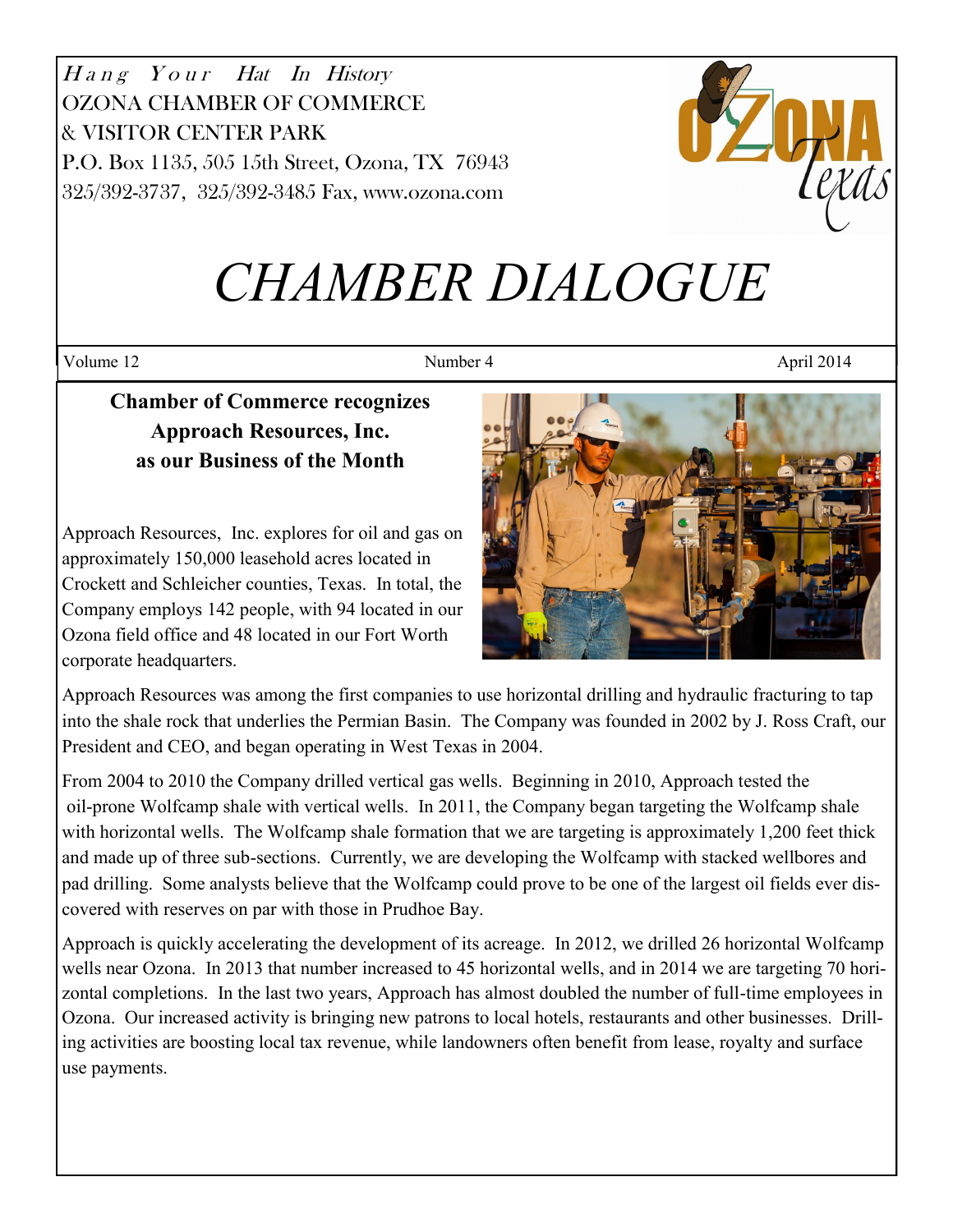## **Happy Anniversary**

The Ozona Chamber of Commerce would like to wish the following members a *HAPPY ANNIVERSARY,* and THANK them for their support of the Chamber organization, its programs and services, and your community. We would like to recognize and express our *SINCERE* appreciation to the following members who joined during the month of April:

| Knox Floor Covering-1965                     | Mr. & Mrs. Pleas Childress-1996      |
|----------------------------------------------|--------------------------------------|
| <b>Crockett County Abstract Company-1997</b> | Thomas Cameron, Attorney at Law-1997 |
| T-Bar Drilling-2007                          | Mr. Charles McCleary-2006            |
| Sonic $-2006$                                | CC Wrecker-2010                      |
| Ozona Mercantile-2010                        | Robert Massie Funeral Home-2010      |
| X-Bar Ranch-2010                             | El Chato's Restaurant-2011           |
| Howard's Well Ranching Company/              | Dublin Ranch-2011                    |
| Pierce Ranch-2011                            | Sam's Club-2011                      |
| Family Health Center of Ozona-2011           | Giles & Becky Madray-2011            |
| J.D. Crowder Contract Pumping $&$            | Jarrett Juno Ranch-2012              |
| Consulting-2011                              | Shannon Air Med 1-2013               |

## **CONTINUED FROM PAGE 1- BUSINESS OF THE MONTH**

Our goal is to be a "good neighbor" and a supporter of a vibrant local community. In the last two years, Approach and its employees have been very active giving back volunteer hours and charitable donations to a number of organizations in Crockett County. In addition, two of the principals of our Company are landowners and ranchers. Approach works closely with the ranchers in Crockett County to minimize the impact on ranching operations and surface disturbance.

We also have a goal of being an "Employer-of-Choice" in Crockett County. Full-time employees who join our team receive a full benefits package, including health insurance, paid vacation, 401K matching funds and stock awards. Some industry analysts believe that the new opportunity presented by shale drilling with last for several decades. Clearly, we have an opportunity to continue expanding our operations in West Texas for many years. We are thankful for the great people in West Texas and the opportunity to work in and serve the community.

For more information about our operations, commitment to safety, community support and career opportunities, please visit our website at [www.approachresources.com](http://www.approachresources.com)

The Chamber of Commerce would like to recognize Approach Resources Inc., for their efforts to provide quality service in addition to being an added asset to the local business community.

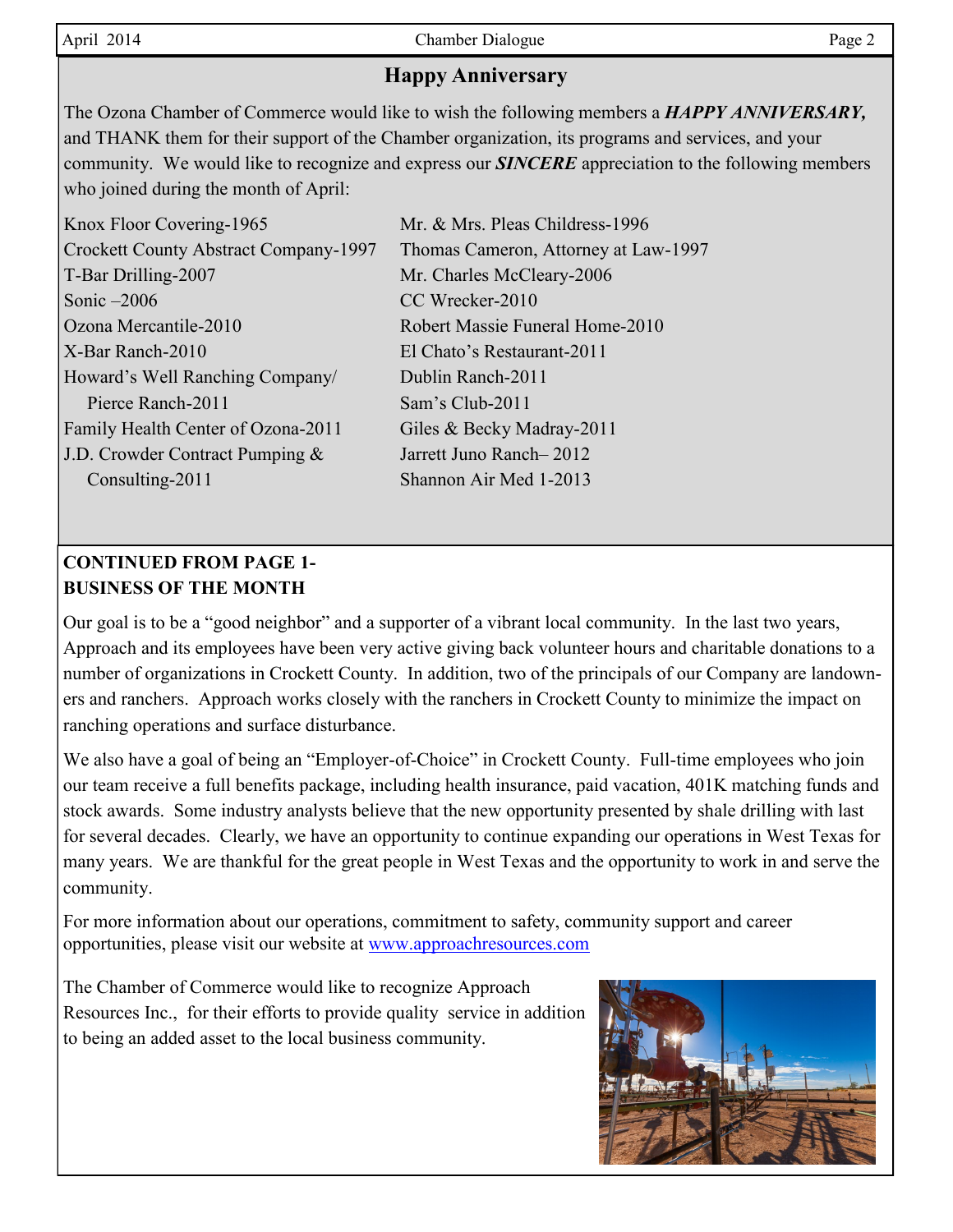# **Chamber Visitor Center Facts –MARCH 2014**

### **Visitor Center**

-Walk-in traffic into the Visitor Center –427

-Texas visitors 192, Out of State 128, Local 81 and Foreign 26

-Top five states visiting Ozona – AZ, CA, LA, MI, NM

-Top five cities visiting Ozona; San Antonio, Houston, El Paso, San Angelo, Odessa

-Chamber related inquiries 30%, Tourism related 70%

-Week days in order of the busiest– Thursday, Saturday, Monday, Wednesday, Friday, Tuesday

#### **Advertising**

-Year-to-date the Chamber has filled in response to our advertising, 3,267 requests for information on Ozona.

## **www.OZONA.com MARCH Google Analytics**

#### **4,266 visits to www.ozona.com, 3,514 new, 752 returning**

Of 4,266 visits, there were 7,207 page views, of these 6,087 were unique (1st time) 4,266 visits from 61 countries, 3,924 visits were from the US

| <b>Top 5 States</b> |                       | <b>Top 5 Cities</b>            |                  |     |    |                          |     |
|---------------------|-----------------------|--------------------------------|------------------|-----|----|--------------------------|-----|
| Texas               |                       | 2942                           | Houston          | 331 |    |                          |     |
| California          |                       | 136                            | Austin           | 327 |    |                          |     |
| Louisiana           |                       | 101                            | <b>Brownwood</b> | 211 |    |                          |     |
| Arizona             |                       | 81                             | San Antonio      | 174 |    |                          |     |
| Oklahoma            |                       | 60                             | San Angelo       | 131 |    |                          |     |
|                     |                       | <b>Top 20 Content Searches</b> |                  |     |    |                          |     |
| $\vert$ 1           | Ozona                 |                                | 2075             |     | 11 | Home-Page                | 122 |
| $ 2\rangle$         | <b>Hunting Leases</b> |                                | 1413             |     | 12 | <b>Local Attractions</b> | 119 |
| $\vert 3 \vert$     | <b>History</b>        |                                | 394              |     | 13 | <b>Events Calendar</b>   | 117 |
| $\vert 4$           | Restaurants           |                                | 304              |     | 14 | Location                 | 116 |
| 5                   | Lodging               |                                | 293              |     | 15 | <b>Public Services</b>   | 114 |
| 6                   | County Officials      |                                | 188              |     | 16 | Contact Us               | 102 |
| $\overline{7}$      | Area Attractions      |                                | 137              |     | 17 | City County Map          | 99  |
| 8                   | <b>RV</b> Parks       |                                | 126              |     | 18 | Shopping                 | 82  |
| 9                   | Oil & Gas Services    |                                | 125              |     | 19 | Municipal Airport        | 78  |
| 10                  | <b>Job Postings</b>   |                                | 122              |     | 20 | E-Brochure               | 66  |

# 11 Home-Page 122 12 Local Attractions 119 13 Events Calendar 117 15 Public Services 114 16 Contact Us 102 17 City County Map 99 18 Shopping 82 19 Municipal Airport 78

#### **Chamber Master**

- 662 Chamber Member Business Directory Searches
- 114 Hot Deal Searches
- 2232 Member Page Hits

#### **Chamber Facebook Page**

- 6 Monthly active users
- 4 New wall postings
- 122 Visits
- 238 Average number of fans